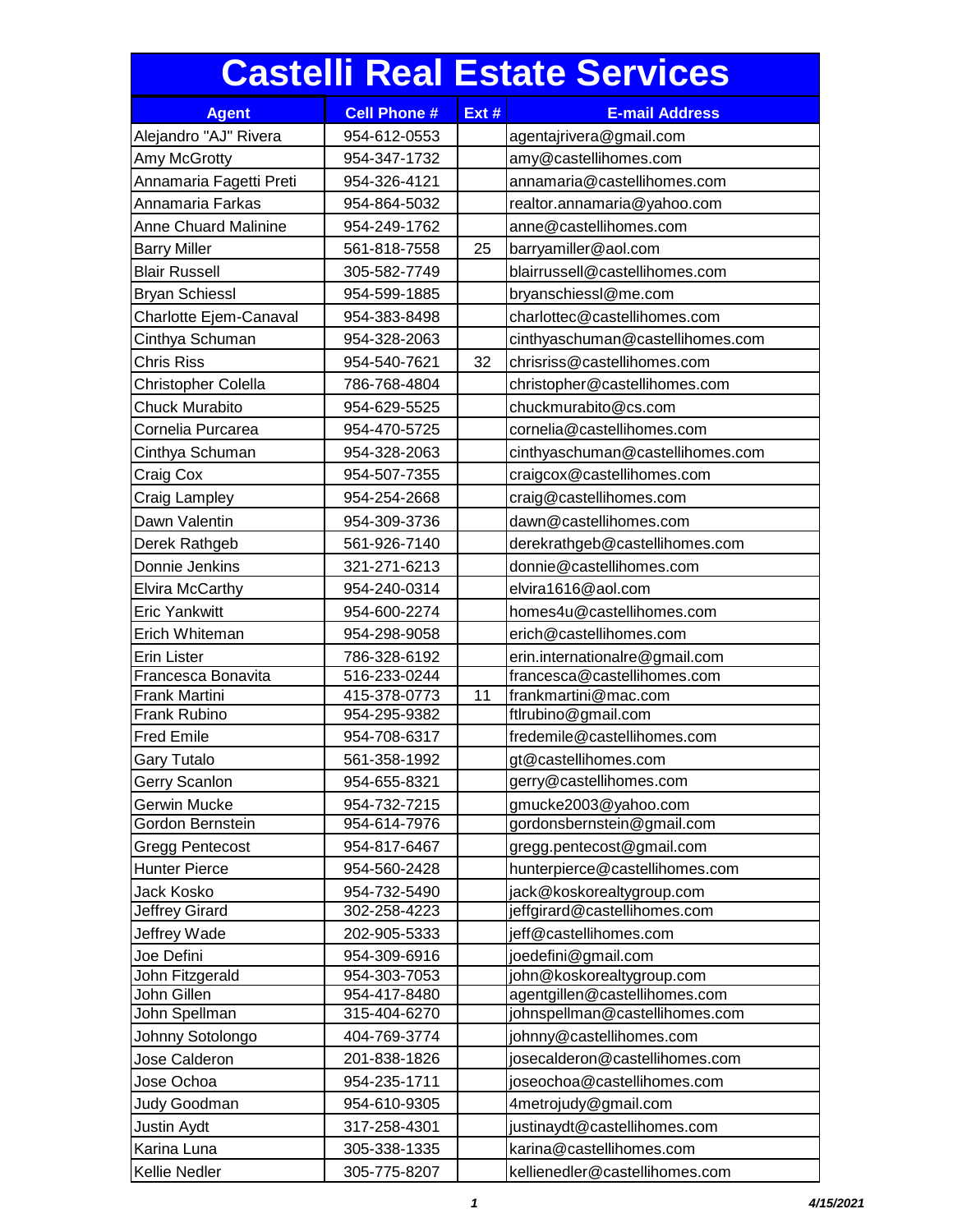## **Castelli Real Estate Services**

| <b>Agent</b>             | <b>Cell Phone #</b> | Ext # | <b>E-mail Address</b>               |
|--------------------------|---------------------|-------|-------------------------------------|
| Ken Krukowski            | 954-790-7595        | 46    | fortlauderdaleagentken@gmail.com    |
| Kenneth Baublitz         | 954-609-7149        |       | kenbaublitz@msn.com                 |
| Kevin Wirth              | 954-459-0337        | 14    | kevinsellsmore@gmail.com            |
| Kurt Feiter              | 305-742-1588        |       | kurt@castellihomes.com              |
| Libby Manus              | 954-401-6685        |       | libby@castellihomes.com             |
| Linda Cook               | 954-494-7779        |       | lc812@aol.com                       |
| Lisa Glynn               | 954-549-9808        |       | lisaglynn954@castellihomes.com      |
| <b>Mark Williams</b>     | 954-253-6000        |       | mark.williams@castellihomes.com     |
| Melissa Graziosi         | 954-604-9369        |       | melissa@castellihomes.com           |
| Merita Raicic            | 954-260-5256        |       | meritaraicic@castellihomes.com      |
| Michael Angelo DeMelo    | 561-702-4744        |       | michaelangelodemelo@gmail.com       |
| Michael Manning          | 317-431-8072        |       | michael@castellihomes.com           |
| <b>Michael Matthews</b>  | 720-299-0407        |       | michaelmatthews@castellihomes.com   |
| Micky Keener             | 302-858-1957        |       | micky@castellihomes.com             |
| Natalie Opalinski        | 754-281-6923        |       | natalie@castellihomes.com           |
| Neill Rathgeb            | 954-557-5947        |       | Isellftlaud@bellsouth.net           |
| Nicholette Brous         | 561-672-9746        |       | nicholettepauline@gmail.com         |
| Patricia "Patty" Urlass  | 917-421-0317        |       | patty@castellihomes.com             |
| Peter Walynetz           | 610-909-4828        |       | peter.walynetz@castellihomes.com    |
| <b>Philip Firth</b>      | 954-610-7174        |       | philipfirth@castellihomes.com       |
| <b>Prentiss Prevette</b> | 919-818-0166        |       | prentiss@castellihomes.com          |
| Ram Levi                 | 786-201-2413        |       | rami@castellihomes.com              |
| Raymond Brown            | 954-504-5621        |       | ray@raybrownrealtor.com             |
| Renzo Lara               | 954-459-1638        |       | renzolara@castellihomes.com         |
| <b>Rick Ives</b>         | 954-873-5734        |       | ricklvesre@gmail.com                |
| Robert Lamarche          | 954-540-2383        |       | rlamarche@castellihomes.com         |
| <b>Robert McMaster</b>   | 954-646-7787        | 14    | rpmcmaster@aol.com                  |
| Rodney Blacklock         | 954-593-9035        |       | rod@castellihomes.com               |
| Roger Keener             | 954-593-0417        |       | chefroger.rk@gmail.com              |
| Ronald De Cara           | 954-648-5758        |       | cararonald@castellihomes.com        |
| Rudy Wobito              | 215-313-9116        |       | rudy.wobito@gmail.com               |
| <b>Ryan Robles</b>       | 917-650-5161        |       | ryanrobles@castellihomes.com        |
| Salome Zikakis           | 954-614-0124        |       | szikakis@parziklaw.com              |
| Salvatore Clemente       | 954-709-5416        |       | salvatore@castellihomes.com         |
| Salvatore Mule           | 954-818-9221        |       | salvo@castellihomes.com             |
| Sam Fowler               | 954-562-5159        |       | samfowler@castellihomes.com         |
| Sandy Hartman            | 954-557-0439        |       | sandy.k.hartman@gmail.com           |
| Santiago Banderas        | 954-647-1550        |       | santiago.banderas@castellihomes.com |
| <b>Scott Michaels</b>    | 954-326-6044        |       | scott@realneighborhoods.com         |
| <b>Scott Neubrecht</b>   | 954-294-3437        |       | sneubrecht@castellihomes.com        |
| Sebastian Martin         | 305-962-3760        |       | sebastian@castellihomes.com         |
| Shani Burgess            | 954-850-2145        |       | shani@castellihomes.com             |
| Shannon McAfee           | 954-235-9289        |       | shannon@castellihomes.com           |
| Silvana Chiappe          | 561-215-4466        |       | silvana.chiappe@gmail.com           |
| <b>Stephen Harris</b>    | 954-609-9021        |       | stephen.castelli@castellihomes.com  |
| Stephen Kuttner          | 954-281-2345        |       | 123@castellihomes.com               |
| <b>Steve Cook</b>        | 954-610-3388        |       | virgin@comcast.net                  |